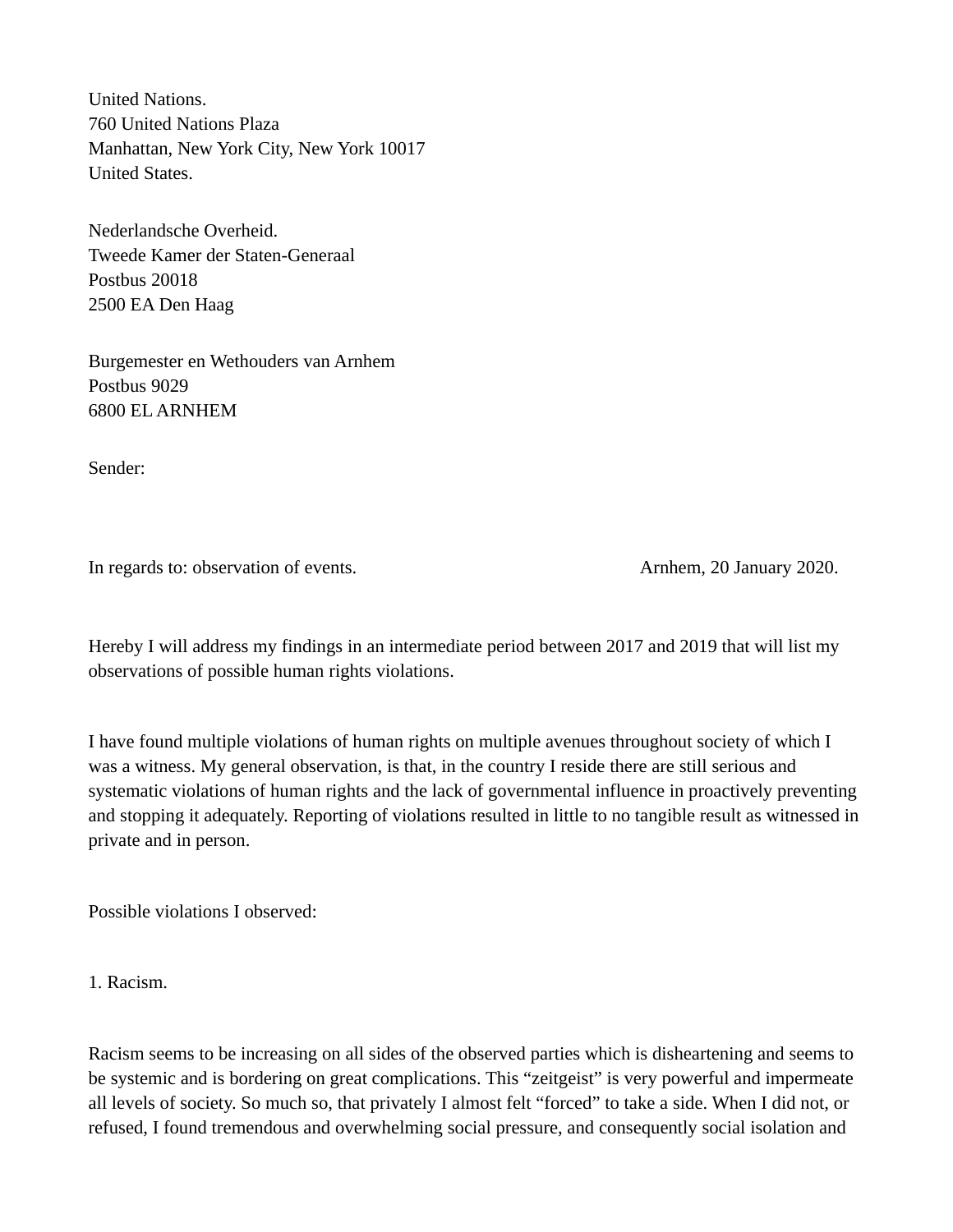at times oppression and scapegoating. Attempts at quelling proved to be very difficult and affected my health substantially, especially mentally and spiritually. I have seen attempts of influencing and even provoke reactions in order to obtain a certain reaction, which felt demeaning and indignified. I have found that there were threats and attacks against my neighbors who are of color. One neighbor was attacked twice were people would knock on her window violently and intimidated her. Personally, I experienced similar situations where people (or neighbors, which has not been proven) would knock and slam on the walls repeatedly, which made me live in constant fear. I have found cases in which incitement has been a contributing factor. People even seem to be have been placed against one another deliberately to incite conflict. When reporting these issues with the housing board and the local council and government, no actions were taken despite sending countless letters and reports over 5 years of systemic violations. The media is partly responsible for allowing the racism divisiveness, as well are social media companies which drove conflict to boiling point, giving a platform, and did little to interfere and uphold human rights, nor did they promote them actively and quickly enough.

#### 2. Sexism.

Sexism is a continual issue that is pressing and resulted in a rather overbearing situation. Both males and females were found actively and systematically at odds and at times violent to one another. There has been an increase in extremes and compensatory behavior on both sides. The media, again, gave a platform to this with little consideration of the rules of journalism: fact checking, neutrality and to avoid blending of opinion with the reporting of news. Compounding was the behavior of leaders, such as presidents of countries which added to the situation and made it "normal". On a personal level, I found substantial pressure in my female role. Which is elaborated on, in the 3<sup>rd</sup> clause.

#### 3. Genderism.

Over the years I experienced personal attacks on my gender, and especially of being transgender myself, which I found to be very hurtful and divisive. I have discovered attempts of my environment trying to force my gender back through all sorts of means: some through weak intimidation, other resorted to threats of violence, and even acts of terror: by threatening my peace and security in my own home. A few examples: I witnessed someone making threats to set my house on fire, another one told me they would blow up my house, another person threatened and intimidated me through many verbal threats and intimidation aimed at my home. People would shout slurs at me and told me "to go" and "to go away". I was denied job positions, based upon gender and bias. When reporting it to the housing counsel and local government counsel, they did nothing to aid me nor provide remedy.

#### 4. Abuses of power.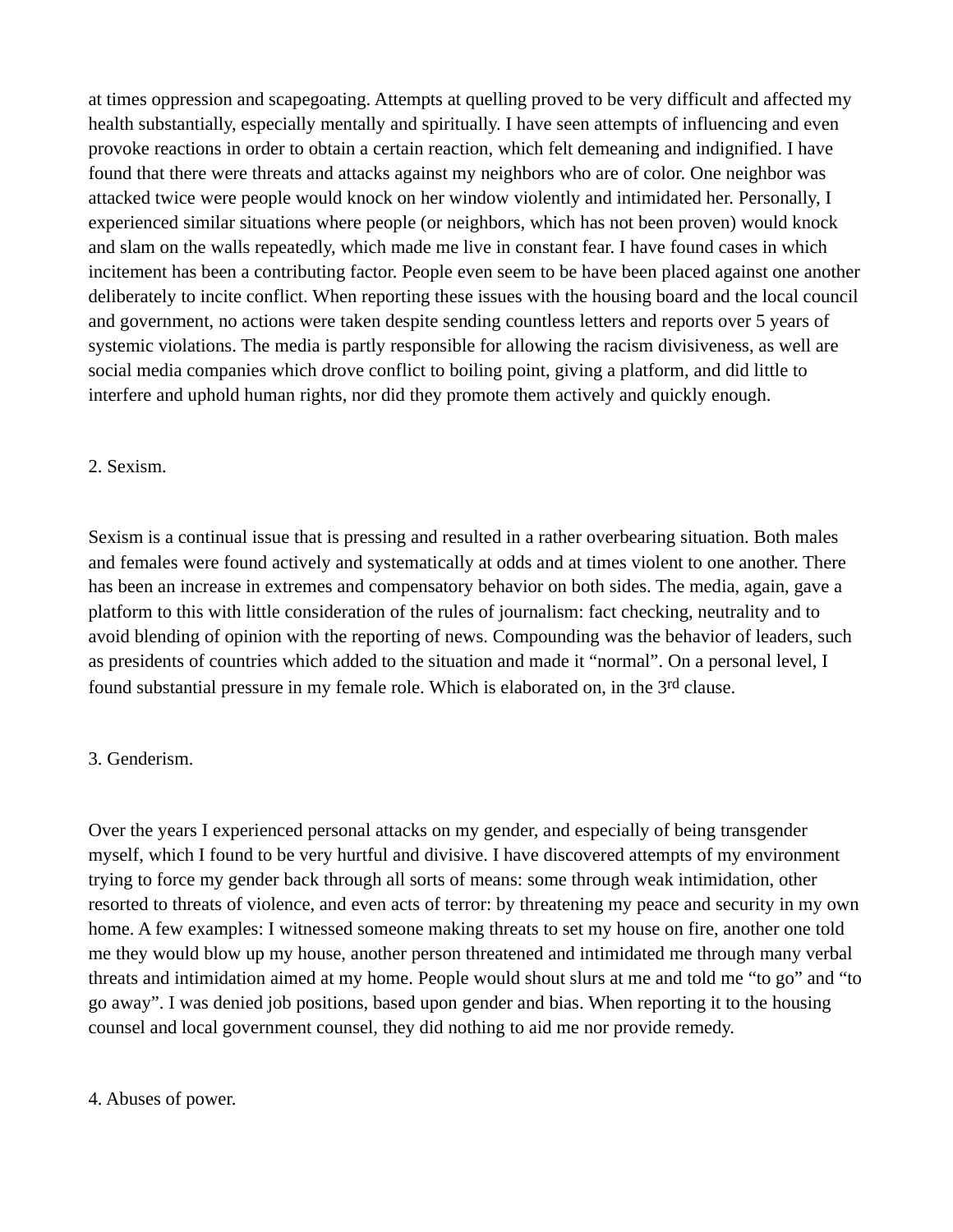When I denied equal opportunity, it was also held as ransom against me: first opportunity is denied, then it is held against people in order to make them feel guilty, compounding the problem and may well spurring people on to act in ways that would prove the projected accusations and scapegoating of minority, I.e. backing someone into a corner to act out, which may be seen as incitement. The effects are mental and emotional torture, as there is no means of escape in a place of inequality. I have witnessed this not only against my person, I have seen it against other persons as well, to all minorities. Social exclusion was another way in which abuse of power was exerted on minorities, which can be seen as an act of passive aggressiveness. Despite the events I witnessed, there still is some cohesion and sense of community, but it is fragile and very brittle on all these issues. However, when entering into dialogue, there is little to no reciprocity or acceptance and this seems an ongoing problem. There have been observed cases where attempts were made to link me to events, even crimes to which I had no connection whatsoever.

Due to all the mentioned events, I have experienced and have witnessed similar effects in neighbors, the following results:

### 1. Mental problems

Which led to more than one case of psychosis due to extreme social pressures. Gaslighting and "crazymaking" attempts were also recorded and observed.

## 2. Constant sense of anxiety

Which exacerbated the problems. Verbal threats against my person were ongoing and made me feel unwelcome, unsafe and goes against all human dignity.

## 3. Psychic attacks.

I have witnessed many psychic attacks, and have proof of them on photograph and video. I was attacked at night, while sleeping and have been sent powerful spiritual forces that caused much mayhem in my life.

#### 4. Dehumanization.

Attacks on dignity were observed and recorded, to the point of dehumanization and the dignity of life. At one point I felt forced to leave the city, leave the country and felt forced out.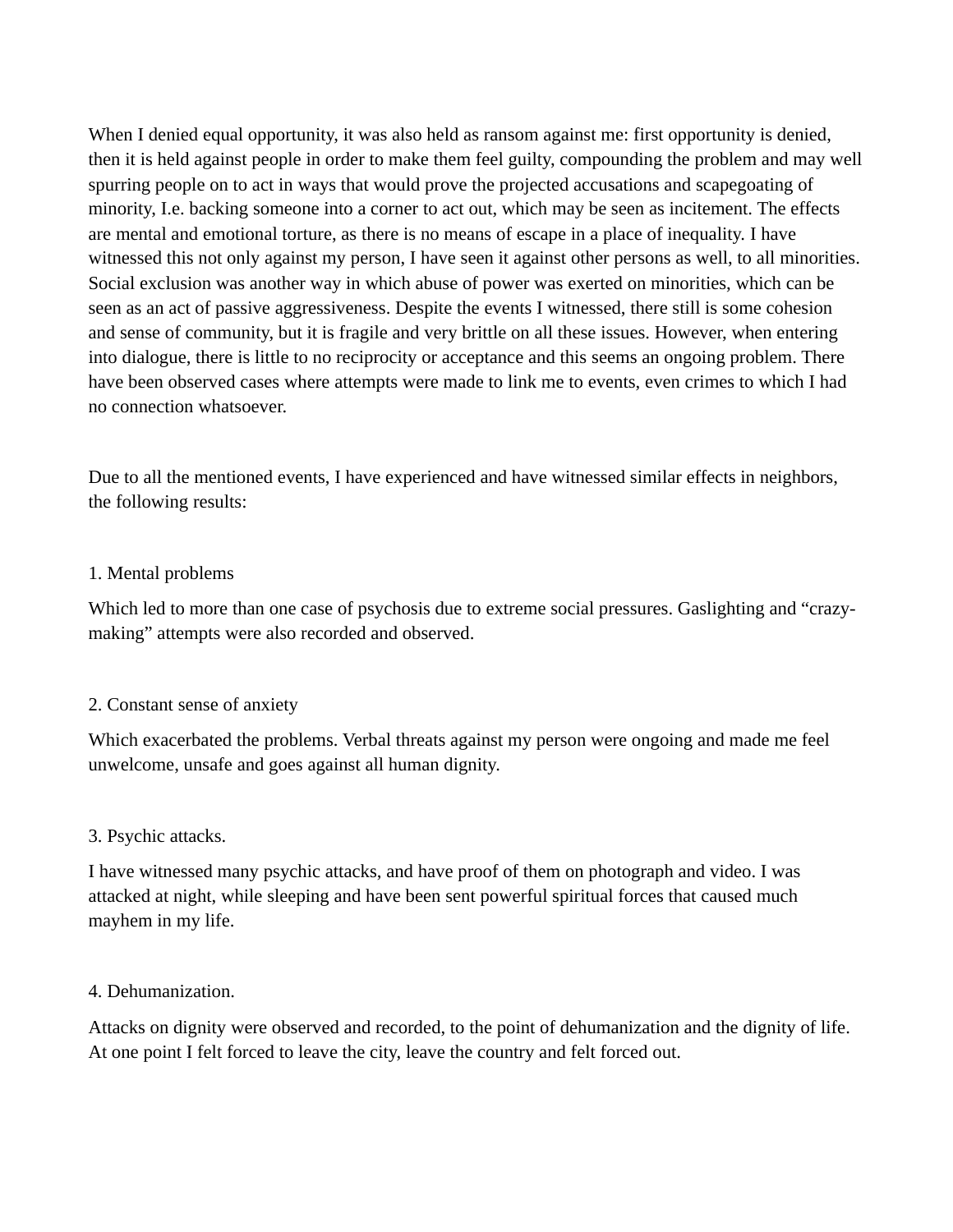On a global level I have seen the manipulation of media, news, promotion of fake news, tyrannical oppression by leaders and many attempts of influencing me to the point that it nearly succeeded. The zeitgeist was threatening and inhumane to minorities.

My proposed recommendations:

1. Continuing to make efforts in promoting harmony, peace and continue to find similarities instead of differences. Maintain a level of neutrality for all parties concerned is important. Personal responsibility should be highlighted.

# 2. Improvement of communication.

More direct communication between people is beneficial. In this digital world, few people directly communicate. This leads to suspicion, restraint-less accusations with little merit. Anonymity adds to ease of ad hominem attacks, which maybe abused. Fake news is also one of the greatest challenges of our time, especially in journalism.

# 3. Equal opportunity.

There should be more ways of promoting, sustaining and upholding equal opportunity for all regardless of sex, gender, color or political stance. Companies failing to comply with this should be made public for scrutiny.

## 4. Maintaining the Law.

Upholding the law is important to ensure stability of any country and community.

# 5. Adequate response and follow-up.

There should be adequate response by housing counsels, governments in case of breaches of peace and provide quick solutions to conflicts instead of letting conflict simmer, which results in more social and societal disharmony and prevents inflaming outcomes. Failing to guarantee peace is a direct violation, especially if it is sustained over a number of years. Punishment is not a way of solving issues for a long-term effect, rather, education and maintain talks should be the first effort.